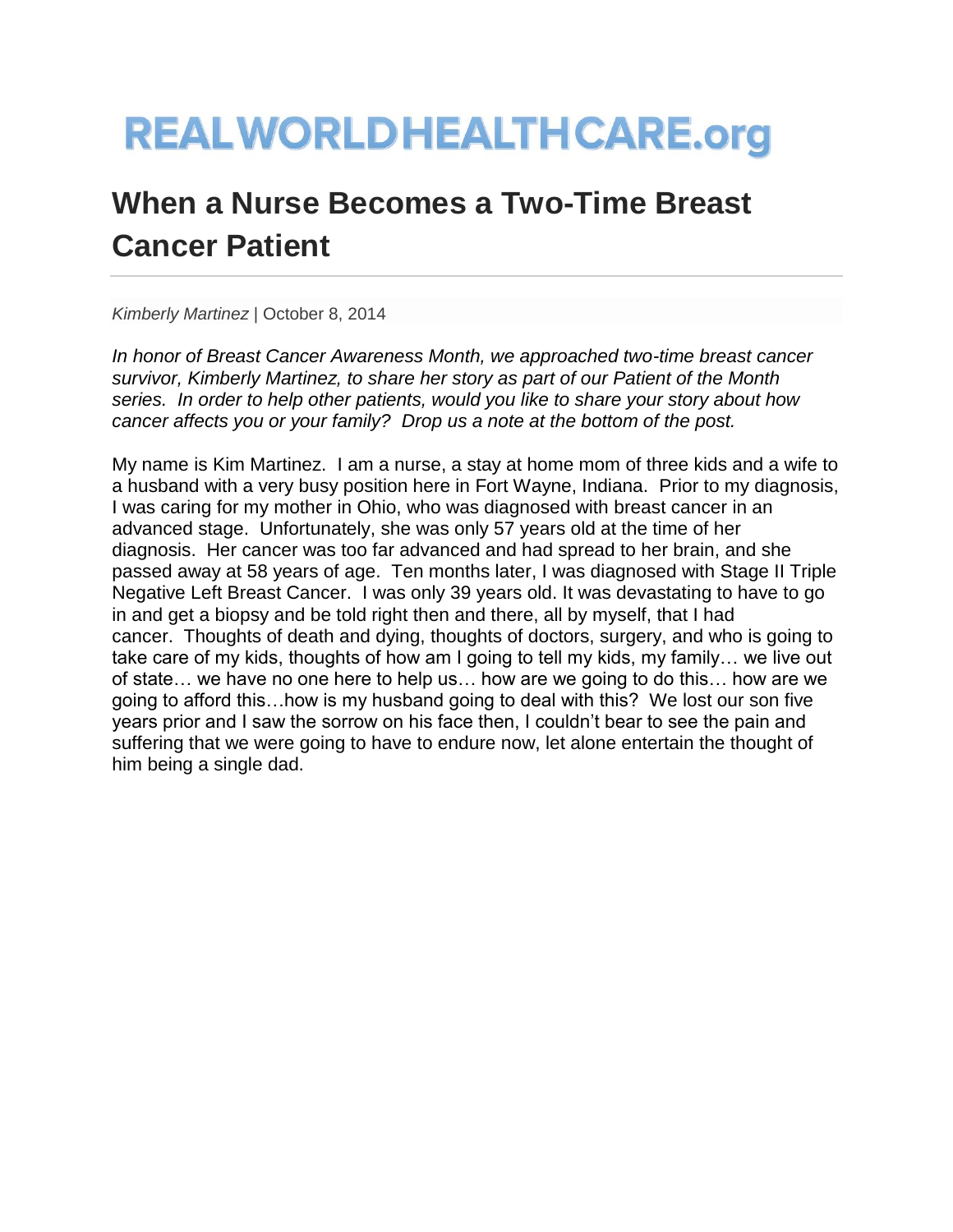I credit my mother for saving my life, because had it not been for her cancer, my doctor would have never ordered my mammogram. I was not yet 40 years old. However, the death of my mother was still very raw in everyone's hearts and now I had to share my worst fear: that it was now to be my journey. Watching my mother face this beast with such grace and dignity, I too knew exactly how I was going to handle my inevitable journey as well. I already knew that I would have a double mastectomy; I already knew that I would take chemotherapy and I had already accepted the idea that, if my physicians ordered radiation, that



*Kimberly Martinez and her husband*

too would be accepted with grace and dignity. I was a mother, wife, sister, aunt, friend, teacher – I was not going to let cancer beat me without a challenge. I also had put this entire challenge in God's hands. Whatever my outcome was going to be, it was going to be. So I taught my daughters how to be responsible young ladies at a very early age. They were only 13 and 12 and my son was only 6. They learned how to do laundry, how to cook, how to do basic housecleaning, and how to become more independent with their homework. These were skills they needed to learn anyway, why not now?

I have attempted to start my Master's program for Nursing Education! But I have quickly realized that now having 2 teenagers and a nearly 10 year old son, my life is not my own! Having been diagnosed at 39, and now 44, I have been truly Blessed to not only survive 20 rounds of chemo, breast cancer twice, 17 surgeries, and 34 rounds of radiation, I can now add one teenager through driver's education, and the second daughter in driver's ed. My health has taken many twists and turns and every time we think the cancer has returned. Many times it has been scary to see how sick I have gotten in such a short period of time. I have had to give up some things, like my pursuit of my Master's for right now, but I have to keep my eye on the goal. I have to stay healthy not only for me, but for my family, for my husband.

My husband and I had gotten a second opinion at the suggestion of our oncologist here in Ft. Wayne. I have to say that I was very blessed. My husband is a physician and so my team of doctors was all hand-picked by my husband. I felt well cared for, but also being a nurse, I knew what I needed to do. I knew what I needed to report. I knew what was normal and what was not. I knew to listen to my body. When I was tired—I took a nap, etc. Conversely, I knew very well the ugly side of cancer, steroids, chemo,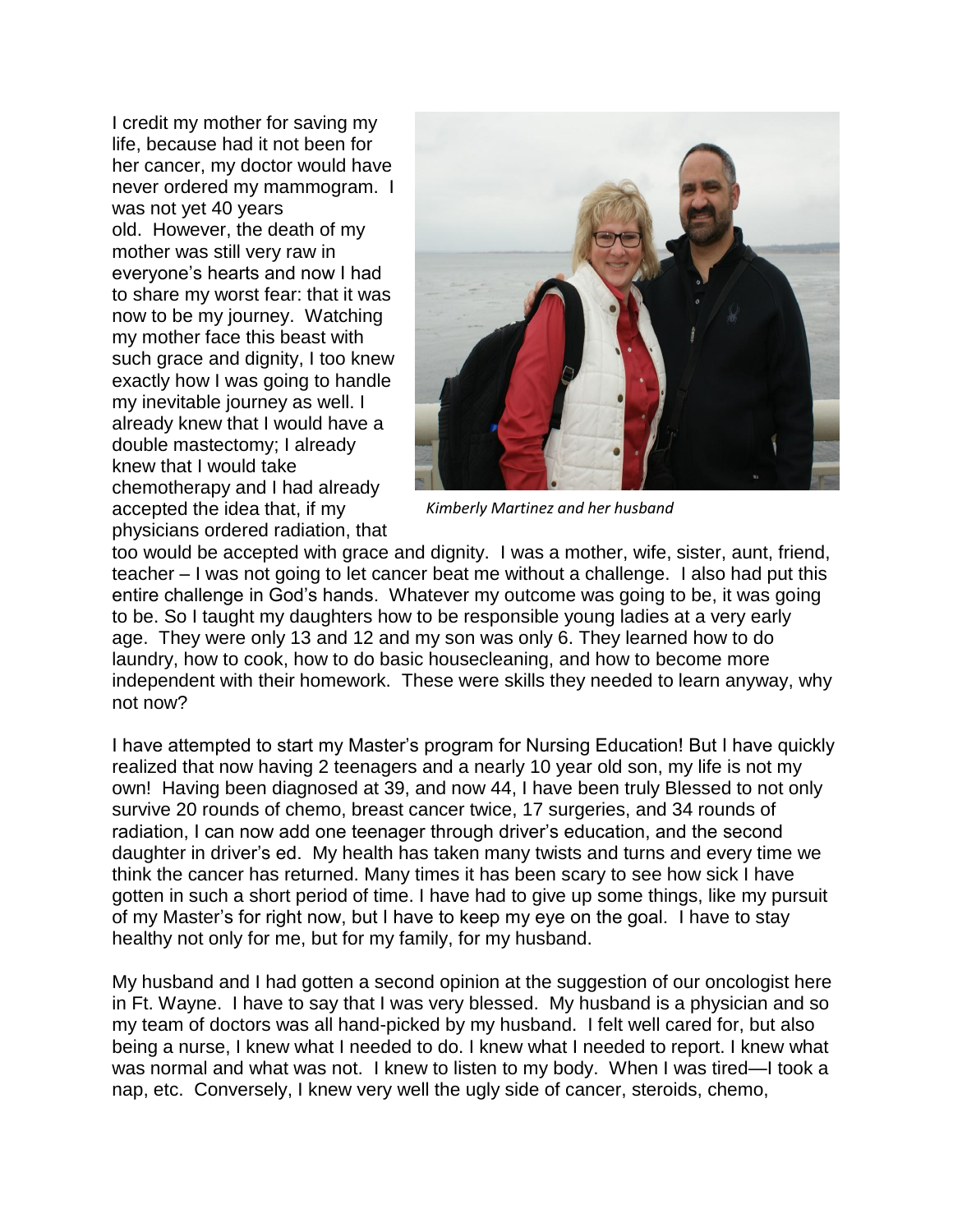radiation and all that it brings. I was a pulmonary, ENT nurse at the Cleveland Clinic and took care of many cases of lung and head and neck cancer and saw many patients not survive chemotherapy. Knowing too much is sometimes not a good thing.



My team of doctors down at IU was very positive and supportive, but also very straight forward. They let me know that the kind of cancer I have is very aggressive and does not have a cure. I would also have a 10 year window to wait before I could be considered "cancer free." My doctor went on to say that if my cancer was to return it would be within the next five years. As soon as my doctor had said that, I knew instantly in my gut, in my heart of hearts, that this cancer was going to return. I did not share that feeling with anyone, not my husband, any of my extended family, or any of my physicians. Everyone was already overly concerned; I certainly did not want to add to this. So, six months after my last chemotherapy, a lump began to grow out of my left breast again. My plastic surgeon thought it was some fat tissue not healing properly after the reconstruction and so we did a lumpectomy, only to find out that the cancer had indeed come back. It was the size of a walnut within 6 months. The cancer cells had survived all that chemo in the scar

tissue of the original biopsy site. Highly unusual for this to happen, but not unheard of. Thus, more surgery. Again, bear in mind, this cancer has no cure, so it became my choice to add four more rounds of chemotherapy. It was also now necessary to add the 34 rounds of radiation. There is/was no data as to whether this additional chemo would help or harm me, but – and this is a strong but – I did not want any regrets down the road of having this cancer come back stronger than ever. Those last 4 rounds were very trying. I knew what I was getting myself into. I knew how I would feel – this chemo plainly sucked. However, I did not want any "what if's."

As for the HealthWell Foundation entering into our lives, our first visit into my oncology's office, we were sent to the billing/financial/insurance personnel in the office. She was the one who mentioned how we might apply for this grant. My husband's company was shutting down. He was in a private practice, which was not surviving the economy and various other factors. Thus, we had to come up with hundreds of thousands of dollars to 'close out' his portion of the practice unbeknownst to us, and then my cancer struck. Needless to say, we were scared, we had no idea how this was all going to